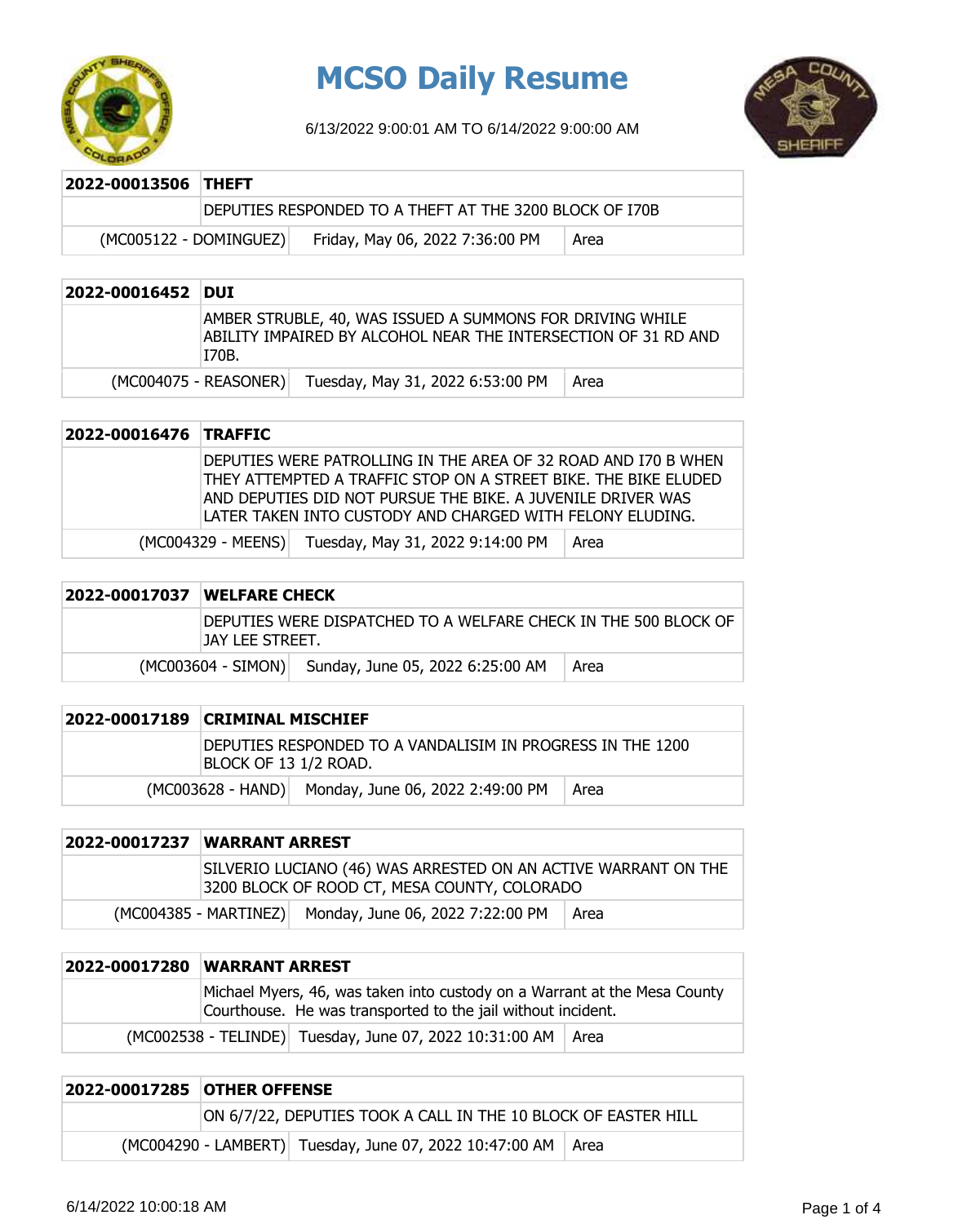| 2022-00017310 | <b>DUI</b>    |                                                                                                                                                                                     |      |
|---------------|---------------|-------------------------------------------------------------------------------------------------------------------------------------------------------------------------------------|------|
|               | IN A VEHICLE. | KYLER COLEMAN (35) WAS ARRESTED IN THE 3200 BLOCK OF FRONT<br>STREET FOR DRIVING UNDER THE INFLUENCE, OBSTRUCTING A<br>PASSAGEWAY, 3RD DEGREE CRIMINAL TRESPASS, AND OPEN CONTAINER |      |
|               |               | (MC003065 - BLEVINS) Tuesday, June 07, 2022 1:41:00 PM                                                                                                                              | Area |

| 2022-00017338 WARRANT ARREST |                                                                                                                |      |
|------------------------------|----------------------------------------------------------------------------------------------------------------|------|
|                              | IMCSO DEPUTIES CONTACTED MALE NEAR RAMBLING ACERS AND E RD. THE<br>IMALE WAS PLACED UNDER ARREST FOR A WARRANT |      |
|                              | (MC004634 - DILKA) Tuesday, June 07, 2022 4:15:00 PM                                                           | Area |

|  | 2022-00017398 WARRANT ARREST                                                                                                                                      |
|--|-------------------------------------------------------------------------------------------------------------------------------------------------------------------|
|  | DEPUTIES RESPONDED TO THE 3000 BLOCK OF WEDGEWOOD AVE FOR<br>REPORTS OF A SUBJECT WITH AN ARREST WARRANT. BRITTANY GOULD,<br>AGE 32, WAS ARRESTED ON HER WARRANT. |
|  | (MC005096 - KREPP) Wednesday, June 08, 2022 8:22:00 AM Area                                                                                                       |

| 2022-00017407  WARRANT ARREST                                                                                                                                                  |
|--------------------------------------------------------------------------------------------------------------------------------------------------------------------------------|
| On 06/08/22 at approximately 0930 hours, James Blasdel (36) was contacted<br>in the 100 block of Spruce St. James had an active warrant. He was arrested<br>and taken to jail. |
| (MC002836 - KEY) Wednesday, June 08, 2022 9:43:00 AM Area                                                                                                                      |

| <b>2022-00017410 WARRANT ARREST</b>                        |
|------------------------------------------------------------|
|                                                            |
| (MC003628 - HAND) Wednesday, June 08, 2022 9:39:00 AM Area |

| 2022-00017411 WARRANT ARREST                                                                                                  |
|-------------------------------------------------------------------------------------------------------------------------------|
| IMCSO DEPUTIES RESPONDED TO THE 400 BLOCK OF SAXTON CT FOR A<br>WARRANT ARREST. A MALE WAS PLACED UNDER ARREST FOR A WARRANT. |
| (MC004634 - DILKA) Wednesday, June 08, 2022 8:45:00 AM Area                                                                   |

| 2022-00017453 WARRANT ARREST                                                                                                                                                            |  |  |
|-----------------------------------------------------------------------------------------------------------------------------------------------------------------------------------------|--|--|
| On 06/08/22 at approximately 1615 hours, Christopher Reid (31) was<br>contacted in the 100 block of Spruce St. Christopher had an active warrant.<br>He was arrested and taken to jail. |  |  |
| (MC002836 - KEY) Wednesday, June 08, 2022 4:42:00 PM Area                                                                                                                               |  |  |

| 2022-00017527   WARRANT ARREST                                                                                                                                                                           |  |
|----------------------------------------------------------------------------------------------------------------------------------------------------------------------------------------------------------|--|
| A female, age 39, was arrested at 125 N. Spruce Street out of Judge Raaum's<br>courtroom on two (2) outstanding warrants. She was transported to the Mesa<br>County Detention Facility without incident. |  |
| (MC003052 - BARNEY) Thursday, June 09, 2022 10:58:00 AM   Area                                                                                                                                           |  |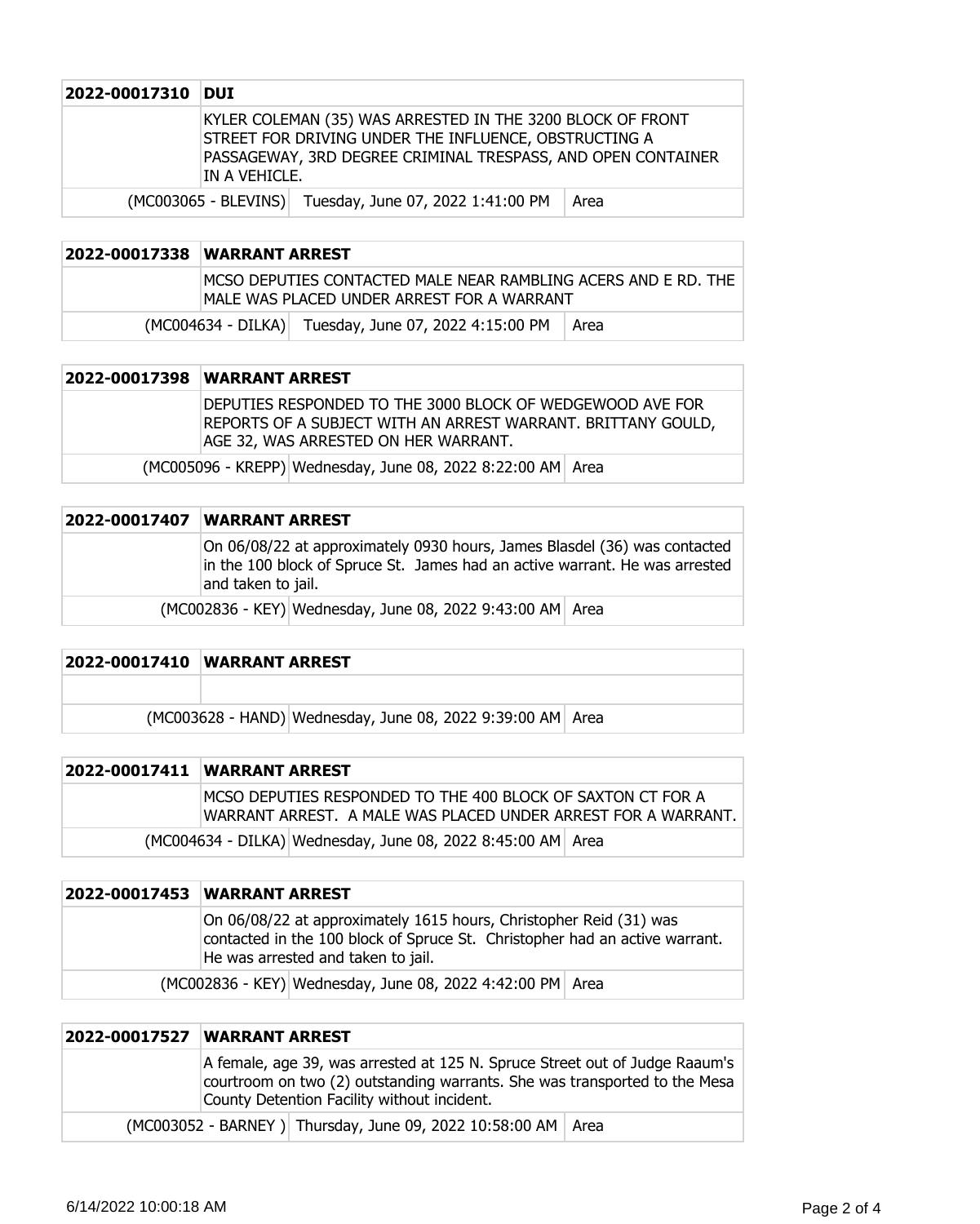| 2022-00017602 WARRANT ARREST                                                                                                                                 |  |
|--------------------------------------------------------------------------------------------------------------------------------------------------------------|--|
| JA'EL CHILDRESS, AGE 29, WAS ARRESTED BY MESA COUNTY DEPUTIES,<br>RELATED TO CASE 19CR2405, AND TAKEN TO THE MESA COUNTY<br>DETENTION FACILITY PENDING BOND. |  |
| (MC001644 - DODSON) Thursday, June 09, 2022 5:47:00 PM   Area                                                                                                |  |

| 2022-00017661 | <b>WARRANT ARREST</b>                                                                                            |                                  |      |
|---------------|------------------------------------------------------------------------------------------------------------------|----------------------------------|------|
|               | Richard Herbert, 44, was arrested in Division 9 for five failure to appear<br>warrants totaling \$7500.00 bonds. |                                  |      |
|               | (MC001382 - ROWE)                                                                                                | Friday, June 10, 2022 8:52:00 AM | Area |

| 2022-00017729 FRAUD / FORGERY |                                                                   |  |
|-------------------------------|-------------------------------------------------------------------|--|
|                               | DEPUTIES RESPONDED TO A FRAUD CALL AT THE 3200 BLOCK OF F ROAD    |  |
|                               | (MC005122 - DOMINGUEZ) Thursday, June 09, 2022 11:18:00 PM   Area |  |

| <b>2022-00017783 WARRANT ARREST</b> |                                                                                          |      |
|-------------------------------------|------------------------------------------------------------------------------------------|------|
|                                     | DERDON BROWN, AGE 41, WAS ARRESTED ON TWO WARRANTS IN THE 2900<br>BLOCK OF HWY 6 AND 24. |      |
|                                     | (MC005320 - MOSHER) Saturday, June 11, 2022 8:49:00 AM                                   | Area |

| 2022-00017788 RESTRAINING ORD VIOL                                                                            |  |  |
|---------------------------------------------------------------------------------------------------------------|--|--|
| ANDREW TRUJILLO, AGE 29, WAS ARRESTED IN THE 3200 BLOCK OF FRONT<br>STREET FOR VIOLATION OF PROTECTION ORDER. |  |  |
| (MC003604 - SIMON) Saturday, June 11, 2022 10:42:00 AM   Area                                                 |  |  |

| <b>2022-00017837 DRUG VIOLATION</b>                                                                     |                                                              |  |
|---------------------------------------------------------------------------------------------------------|--------------------------------------------------------------|--|
| ON SATURDAY, 06/11/22, DANIEL FERNANDEZ, AGE 24, WAS ARRESTED IN<br>THE 3000 BLOCK OF SILVER CREST TRL. |                                                              |  |
|                                                                                                         | (MC003368 - JONES) Saturday, June 11, 2022 8:00:00 PM   Area |  |

| 2022-00017978 CHILD ABUSE / NEGLECT |                                                                   |      |
|-------------------------------------|-------------------------------------------------------------------|------|
| MISSING CHILD.                      | IMCSO DEPUTIES RESPONDED TO THE 500 BLOCK OF JAY LEE STREET FOR A |      |
|                                     | (MC003021 - HARPER) Monday, June 13, 2022 8:30:00 AM              | Area |

| 2022-00018026 DIGITAL INVESTIGATION                            |
|----------------------------------------------------------------|
|                                                                |
| (MC004588 - WATERMAN) Wednesday, June 08, 2022 9:12:00 AM Area |

### **2022-00018027 DIGITAL INVESTIGATION**  $(MCOO4588 - WATERMAN)$  Monday, June 13, 2022 11:21:00 AM Area

#### **2022-80000215 THEFT**